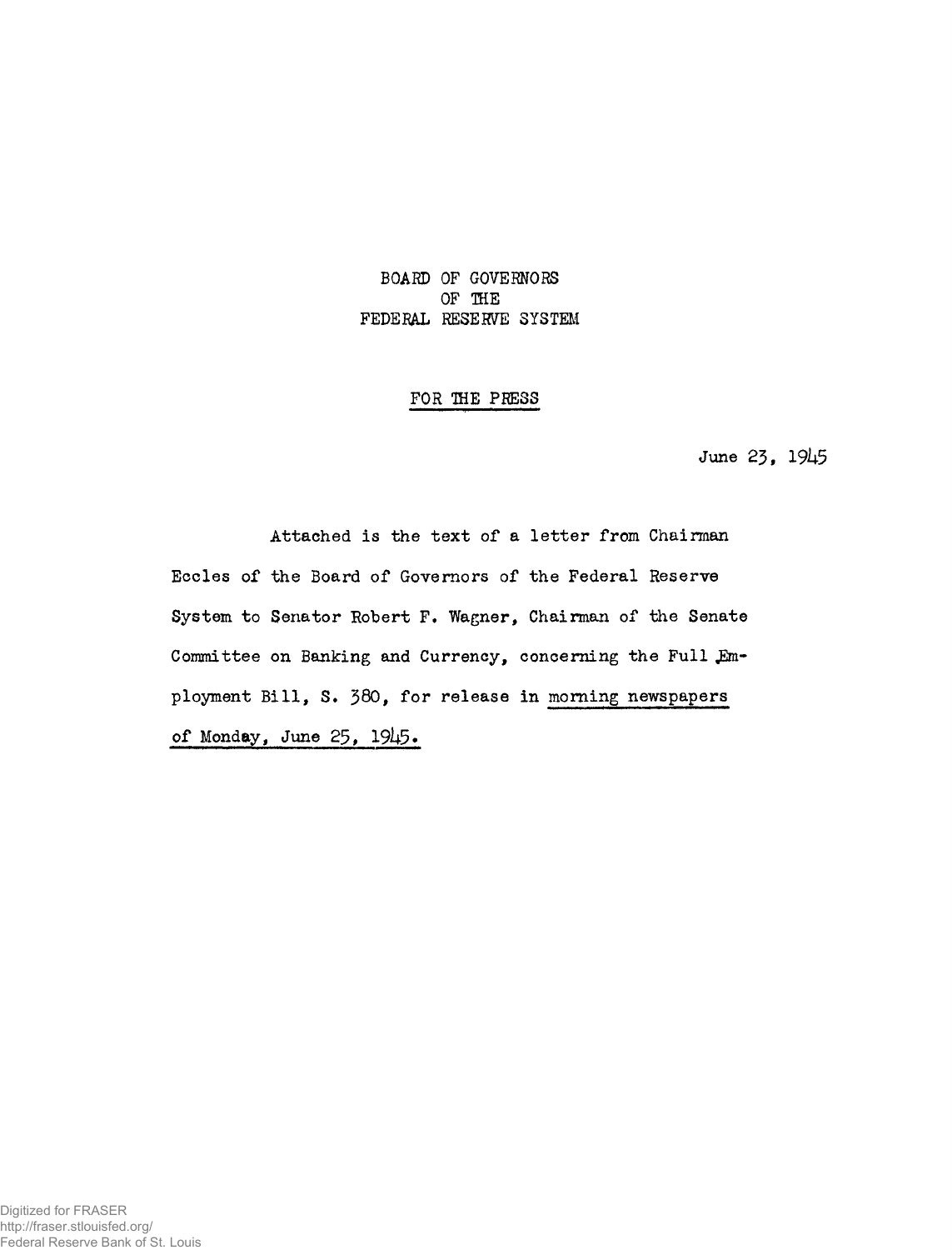June 16, 1945,

The Honorable Robert F. Wagner, Chairman, Banking and Currency. Committee, United States Senate, Washington 25, D. C.

Dear Senator Wagner:

This is in reply to your letter of March 3 addressed to various Government agencies and others, requesting preliminary comments relative to S. 380 now pending before your Committee. The Board of Governors has given consideration to this measure and it has been under study by our research staff for some time.

I understand that various changes have been made or are to be made in the text of the bill. Accordingly, at this stage and for the purpose of this reply, I am undertaking to make only some general comments without discussing the bill in detail or presenting a formal opinion of the Board covering a measure of such far-reaching magnitude and implications.

If this bill or some similar one is enacted, Congress for the first time will have recognized by a formal declaration that the Federal Government has a large measure of responsibility for maintaining a satisfactory level of business activity and employment and that there should be some broad guide and objective formally stated by the Congress to govern governmental acts and policies affecting the Nation's economic life. While this would, of itself, mark a new departure, it would merely be a recognition of the facts (1) that the Congress has step by step authorized the assumption by the Government of numerous responsibilities affecting industry, commerce, agriculture and labor; (2) that the way in which these responsibilities are discharged, the manner in which they are financed, and the timing and direction of various Government expenditures directly affect economic activity and stability; and (3) that, therefore, Government acts and policies need to be coordinated and harmonized so that their influence upon the economy may help to sustain and stabilize it at a high and expanding level of prosperity.

An over-all guide or mandate by the Congress is desirable. It was my view, when the Banking Act of 1935 was pending in Congress, that the Federal Reserve Act should contain some guide, or mandate, stating the objective towards which monetary and credit policy should be. directed. As the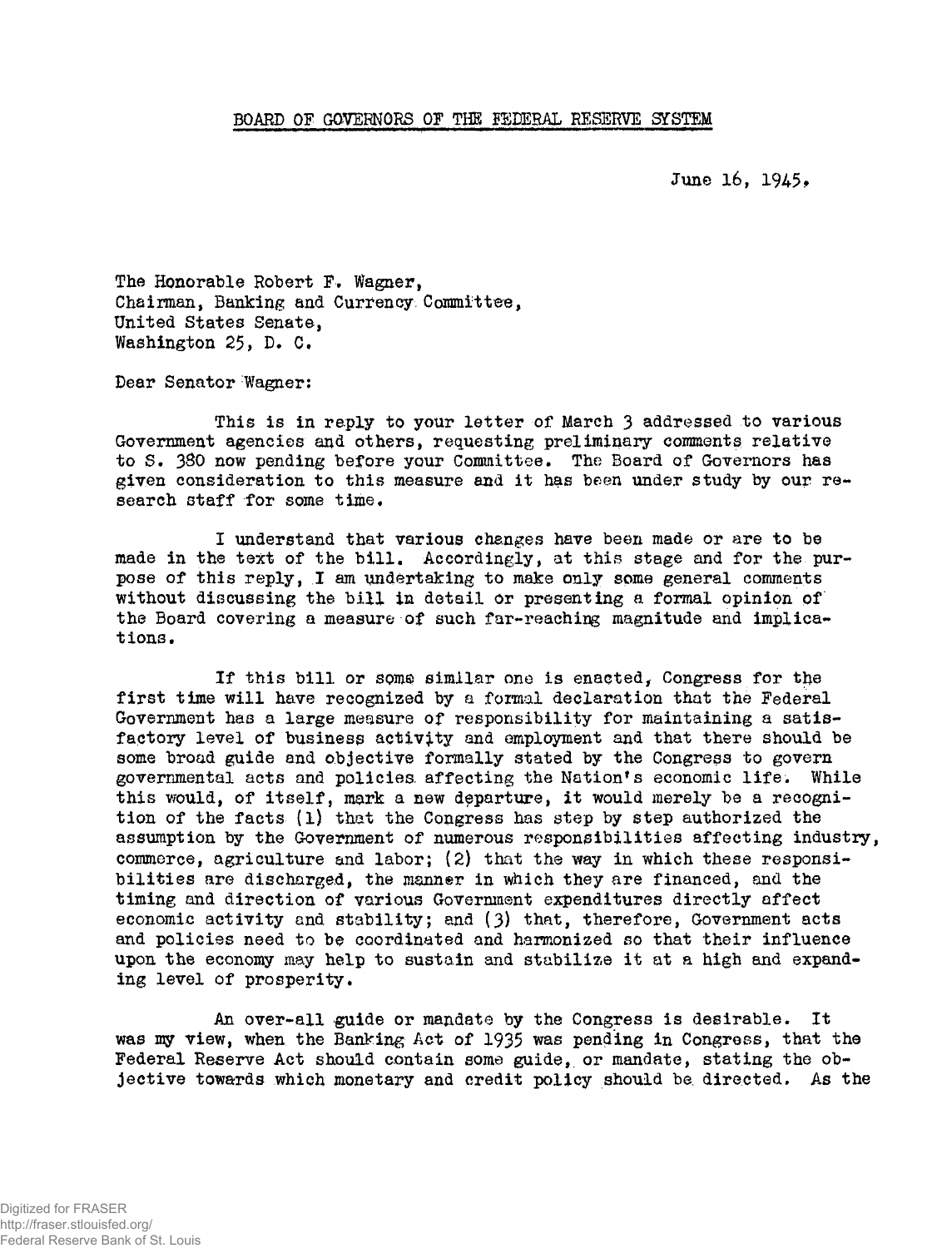The Honorable Robert F. Wagner  $-2$ - June 16, 1945

Banking Act of 1935 passed the House of Representatives, it contained a .mandate for. the Federal Reserve Board to use its powers to promote conditions conducive to business stability and to counteract unstabilizing fluctuations in the general level of production, trade, prices, and employment so far as may be possible within the scope of monetary action and credit administration.

Although this explicit mandate was omitted from the bill in the Senate, the Reserve System has needed to have in mind an objective such as this section sought to state textually, and it has continued to be guided by such an objective in formulating and executing policy.

Regardless of whether there is a formal statement of an objective in the law, acts and policies of Government in general should be directed towards the goal of economic stability and progress. Otherwise, confusion and cross-purposes would result from uncoordinated action and policy undertaken by a host of different Federal agencies according to differing concepts or interests. Nevertheless, formal declaration by the Congress of a broad objective of policy would make for better coordination and would help to develop the basic criteria by which to judge whether given acts and policies should or should not be pursued.

As you are well aware, the drafting of appropriate language in which to state the broad objective or declaration of policy presents difficulties. The Board of Governors from time to time has given consideration to this matter in connection with bills introduced in Congress that proposed to direct monetary authorities to make their objective the achievement and maintenance of a specified domestic price level. In a fublic statement on July 30, 1937, commenting on such proposals, the Board said:

"The Board assumes that, while price stabilization is stated as the objective of such proposals, the authors regard stability of prices merely as a means toward a more important end, namely, the lessening of booms and depressions and the increase in the national output and well-being, in thé belief that through the maintenance of a stable price level the broader objective will be achieved.

"The Board is in full agreement with the ultimate objective of the proposals to promote economic stability, which means the maintenance of as full employment of labor and of the productive capacity of the country as can be continuously sustained."

The statement said in conclusion:

<sup>M</sup>To sum up, the Board believes that economic stability rather than price stability should be the general objective of public policy. It is convinced that this objective cannot be achieved by monetary policy alone, but that the goal should be sought through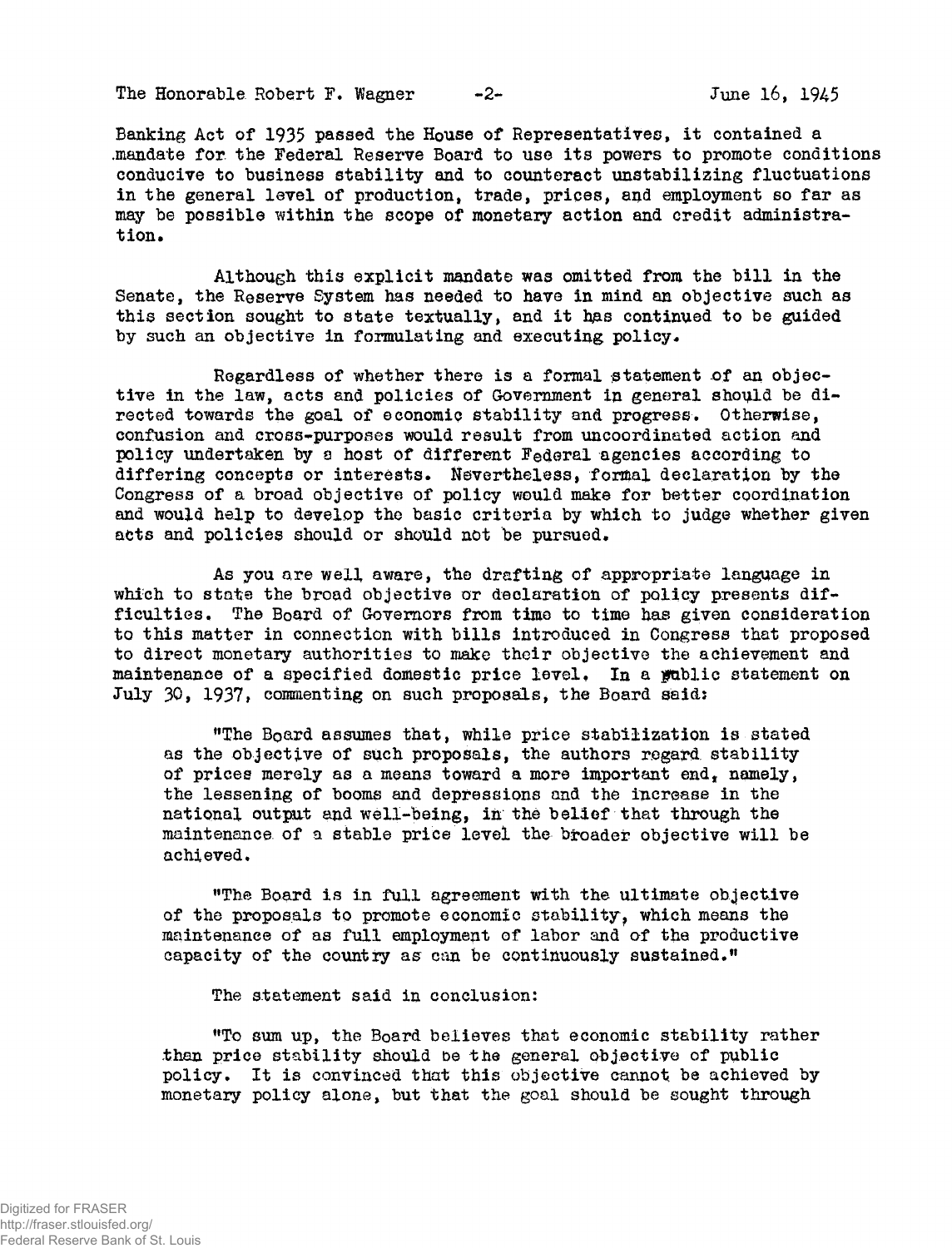••coordination of monetary and other major policies of the Government which influence business activity, including particularly policies with respect to taxation, expenditures, lending, foreign trade, agriculture and labor.

"It should be the declared objective of the Government of the United States to maintain economic stability, and it should be the recognized duty of the Board of Governors of the Federal Reserve System to use all its powers to contribute to a concerted, effort by all agencies of the Government toward the attainment of this objactive ."

In the draft of S. 380 enclosed with your letter, the objective is stated in terms of "continuing full employment". While this reflects a universal aspiration, it does not. express, with sufficient exactness what I believe the proponents of the bill have in mind. There might be continuing full employment in a primitive economy with a very low standard of living. That, manifestly, is not what is intended.

It would be equally incompatible with the bill's declared objective of "continuing full employment" to construe that phrase, to mean that there should be "more jobs seeking men than there are men seeking jobs", as full employment has been defined, for instance, in some quarters in England. We have more jobs seeking men than men seeking jobs under wartime conditions, but the labor force is greatly expanded by many who in peacetime should be in school, or retired, or who would be occupied in the household, and maximum levels of employment and production are attained at the cost of heavy budgetary deficits. To curb the vast inflationary pressures generated by such wartime conditions, a degree of regimentation and control of the economy is necessary that would hardly be tolerated by the public in peacetime and, in any case, would be inconsistent with a democratic, free enterprise system. The inevitable result of forcing a peacetime economy to the levels of employment and production attained under the pressures of wartime would be uncontrollable inflation and subsequent economic collapse. In other words, full employment in this sense could not be long sustained.

The question, therefore, which I should like to raise in this letter is whether the over-all objective for Government policy should be stated in terms of "full employment" or "continuing full employment", or whether in re-drafting the bill, its proponents would wish to consider restating the objective in terms of maintaining economic stability at as high a level of employment and production as can be continuously sustained.

What is sought, it seems to me, is a general declaration that Government action and policy should be directed towards the goal of stabilized economic progress, with the greatest possible encouragement to individual initiative and private enterprise and with the fullest sustainable employment of labor. The Government, therefore, should be concerned primarily with such measures and policies as would create a climate